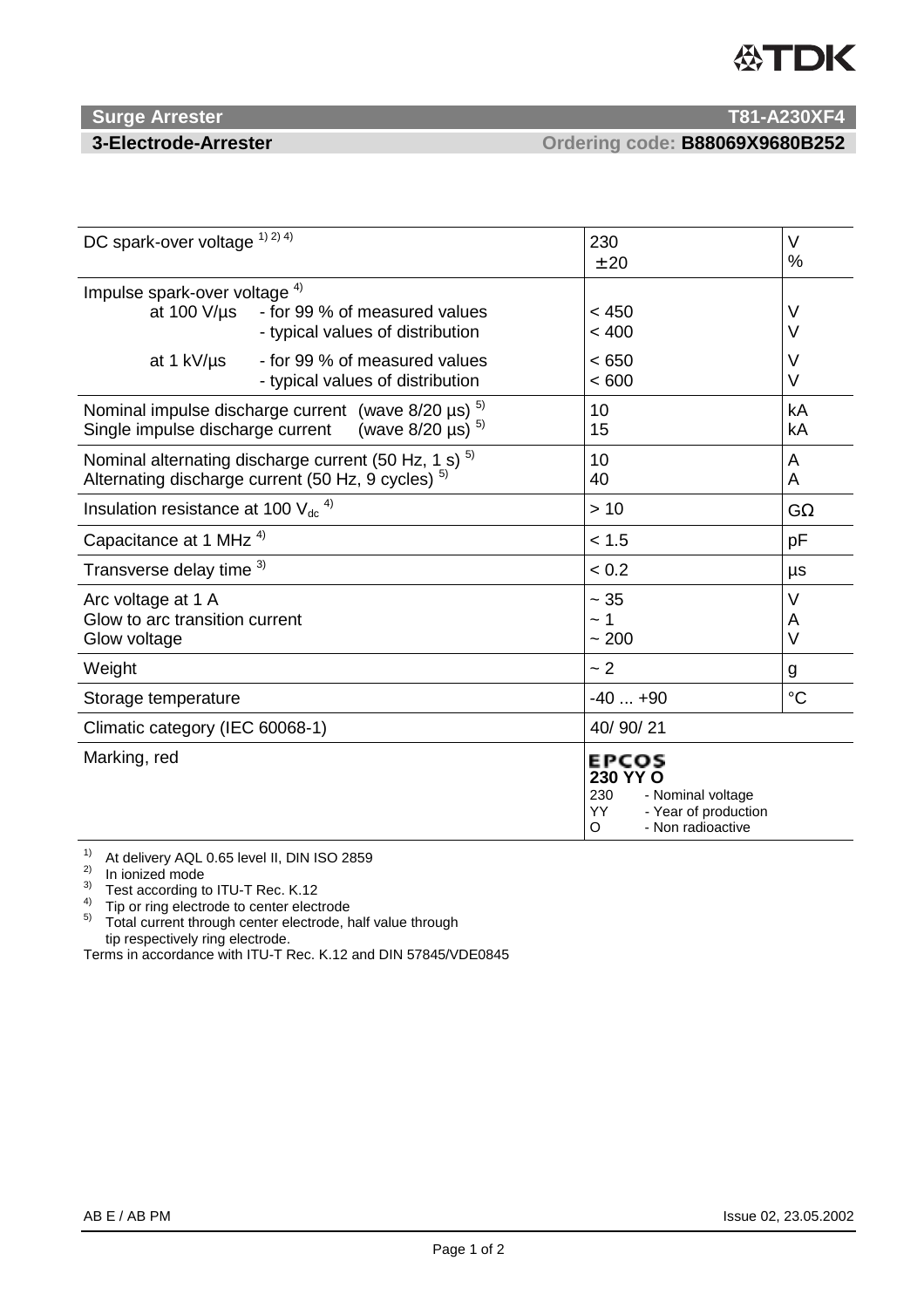## **公TDK**

### **Surge Arrester T81-A230XF4**

**3-Electrode-Arrester Ordering code: B88069X9680B252**





Not to scale Dimensions in mm Non controlled document

 EPCOS AG 2002. Reproduction, publication and dissemination of this data sheet, enclosures hereto and the information contained therein without EPCOS' prior express consent is prohibited.

Purchase orders are subject to the General Conditions for the Supply of Products and Services of the Electrical and Electronics Industry recommended by the ZVEI (German Electrical and Electronic Manufacturers' Association), unless otherwise agreed.